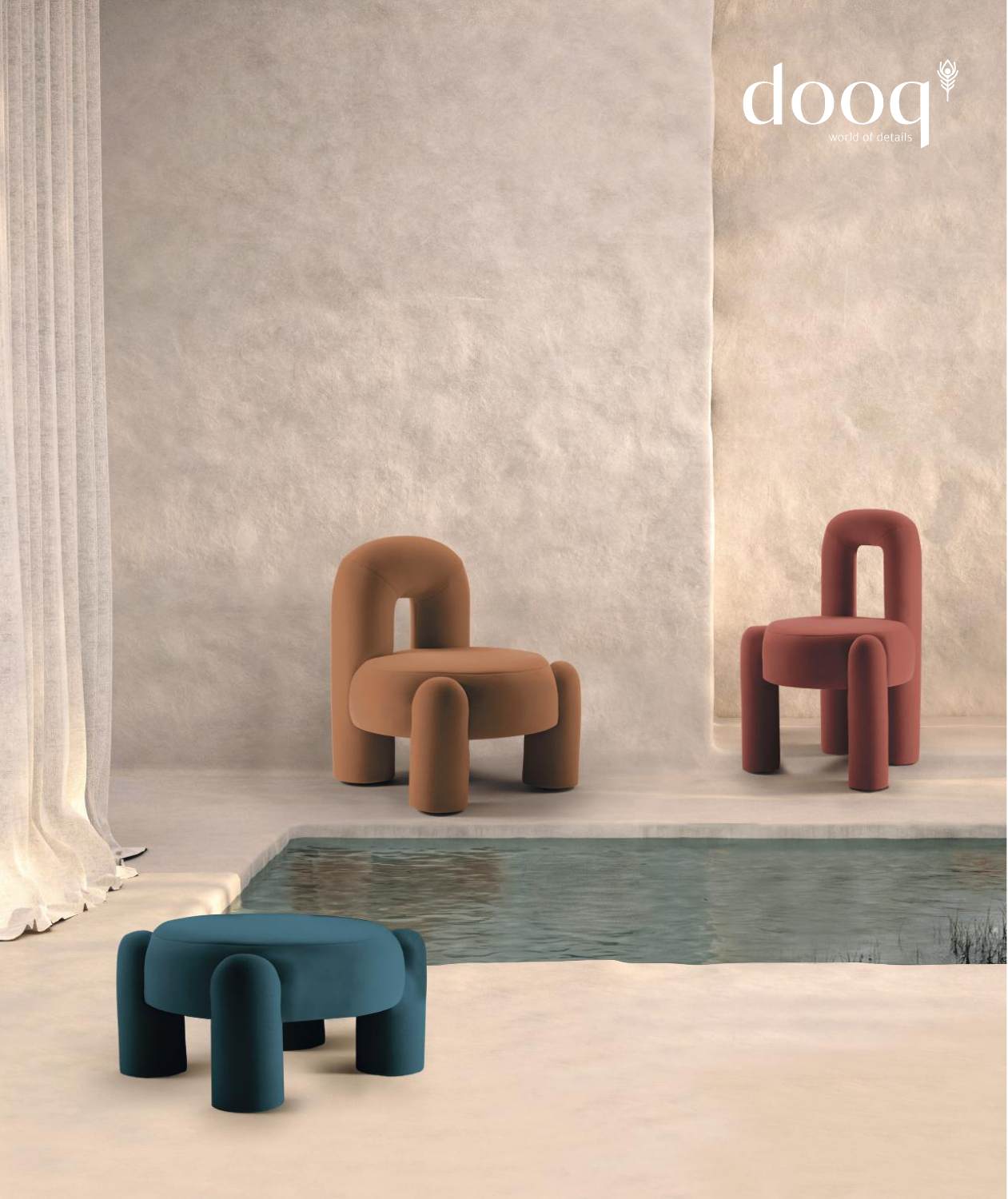

At every edition of Salone del Mobile, Dooq Details releases new products in a continuous effort of bringing creativity and high quality design to the event, adding at the same time new products to the collection which grows bigger every year.

This year in Salone del Mobile's 2022 edition, Dooq Details is releasing a new upholstery collection named Marlon, designed in collaboration with Pietro Franceschini, a world renowned architect and designer. Dooq Details is also releasing the exquisite and extravagant Nouvelle Vague center table, made of portuguese ceramic tiles, a unique combination of modern design and ancestral tile techniques and showing live for the first time the Kisho Sideboard and L'Anamour tables.



Marlon collection By Pietro Franceschini

Our brand new creation partened with the designer Pietro Franceschini! When pure geometry meets soft curves, something sculptural and sensual comes out. A fine dialogue between oversized legs and clean lines takes place in this piece upholstered in mohair velvet. Marlon is edgy and elegant at the same time, letting the dilemma between 'contemporary' versus 'classical' fall apart.

Pietro Franceschini is an architect and designer based in New York and Florence. He applies a contemporary design vocabulary to a classical Italian sensibility. Irreverent and Emotionally impactful, Franceschini's furniture reflects his desire to combine playful energy within sophisticated, timeless elements.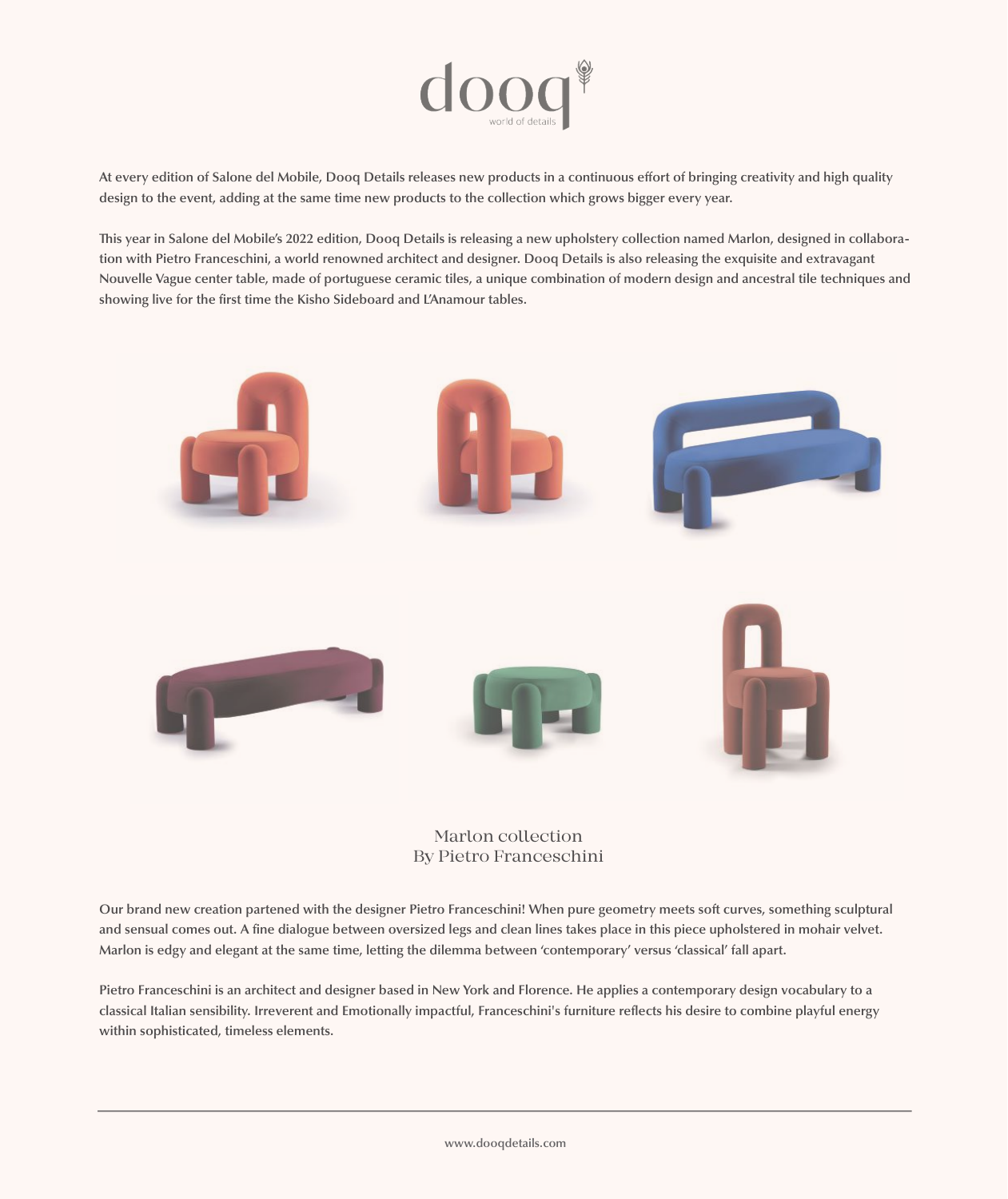

# **Dooq World of Details unveils a new luxury collection**



Nouvelle Vague

Exceptional in its craftwork, Nouvelle Vague is a center table that rejects traditional conventions in favor of experimentation. Round ceramic handmade pieces, painted in a unique craquele glaze are placed around a lacquered center top, creating a sense of movement that evokes the motion of the waves.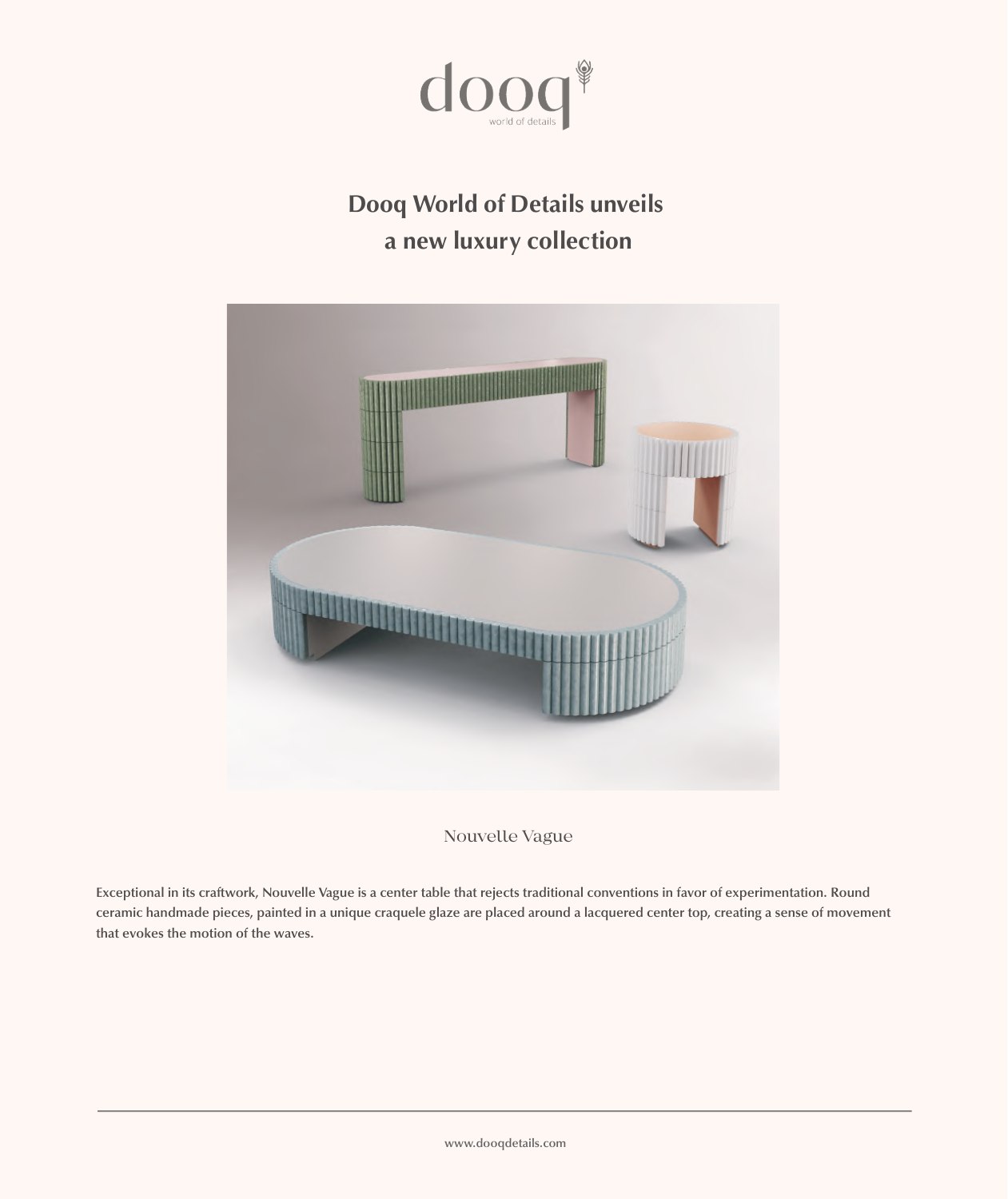



Odisseia bar chair and armchair

In 2022 Dooq Details launches a new collection that comprises retro vibes mixed with natural textures and tones, creating an ecclectic fusion of elements that complement each other and where color plays a fundamental part.

Bulky, sculptural shapes contrast with soft and smooth textures, throwing back to a luxurious space age time.

Earthy tones and raw materials go along with solid structures in a down to earth approach, in which the natural characteristics of the materials are the main focus and the exponent of sophistication.

Shapes are exacerbated and so are the senses, in this new collection that promises to captivate and inspire.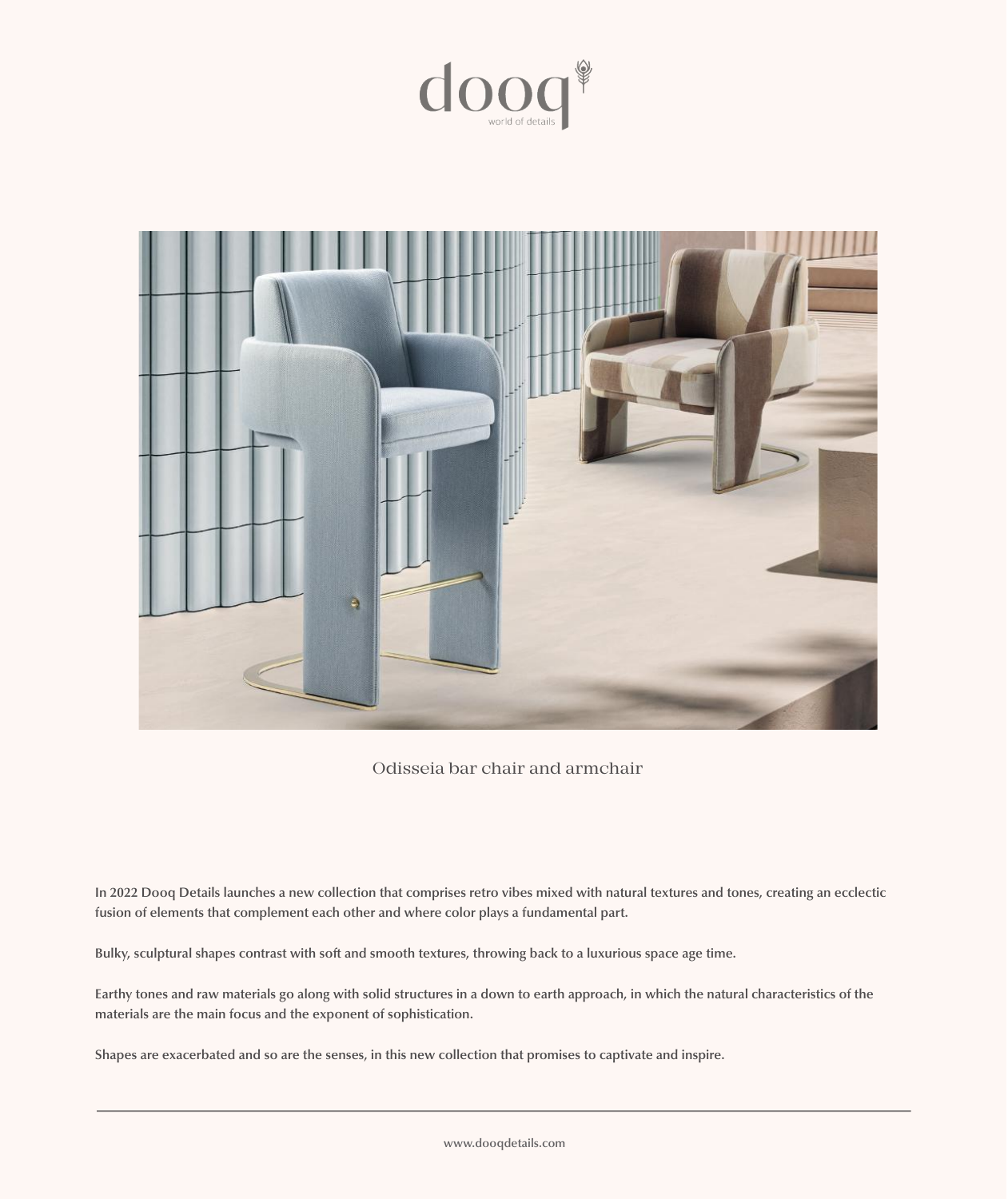





### Odisseia chair

Odisseia chair embodies the aesthetic spirit of the space age, a new kind of discreet luxury and comfort inspired by a futuristic era created by new visual experiences and concepts of the future. This effortless but striking piece insinuates a luxe vision of the home of the future, as a new order of being.

## L'Unite armchair

L'Unité armchair is proportional and sculptural, perfectly made to the human scale. It gathers strong upholstered shapes lightly supported on elegant stands. A piece that excites the eye and imagination, inspired by modernist architecture's style and philosophy.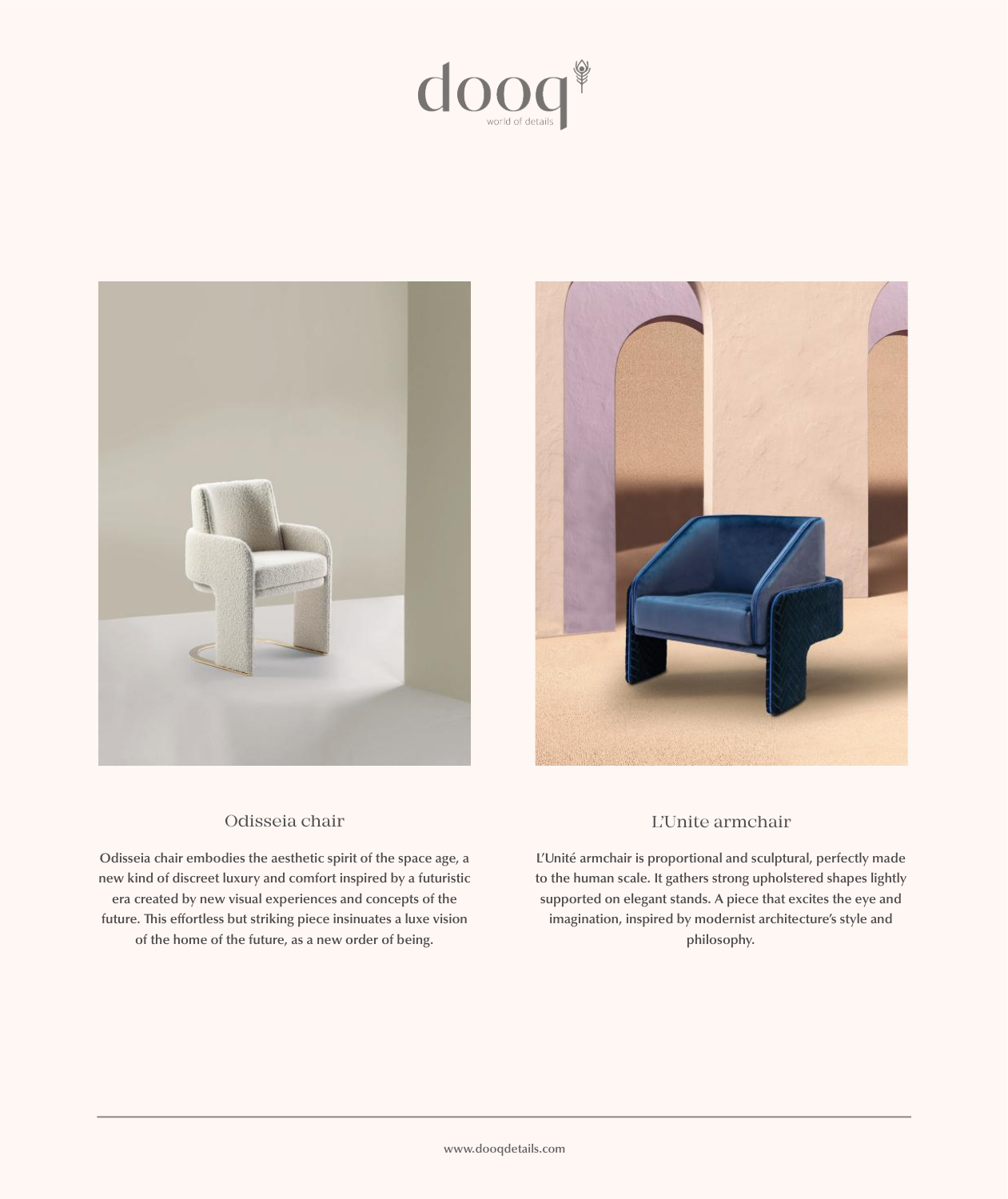



### stick & stone center table

As a way to attain perfection, one must balance two opposite parts that complement each other and are mutually exclusive, meaning one cannot sustain without the other. This concept is behind Stick and Stone Center Tables, by combining two very different materials, the hard and raw travertine with the soft and warm oak, creating a visual dichotomy that projects perfect balance.



## kisho sideboard

Embodying a meeting point of western and eastern aesthetics, Kisho Sideboard combines a rich mix of refined artistic techniques, organic shapes, natural colors and textures showing evidence of the visually inspiring movement of Japanese Modernism, that is very much present in this piece and sets the tone to its raw but sophisticated design.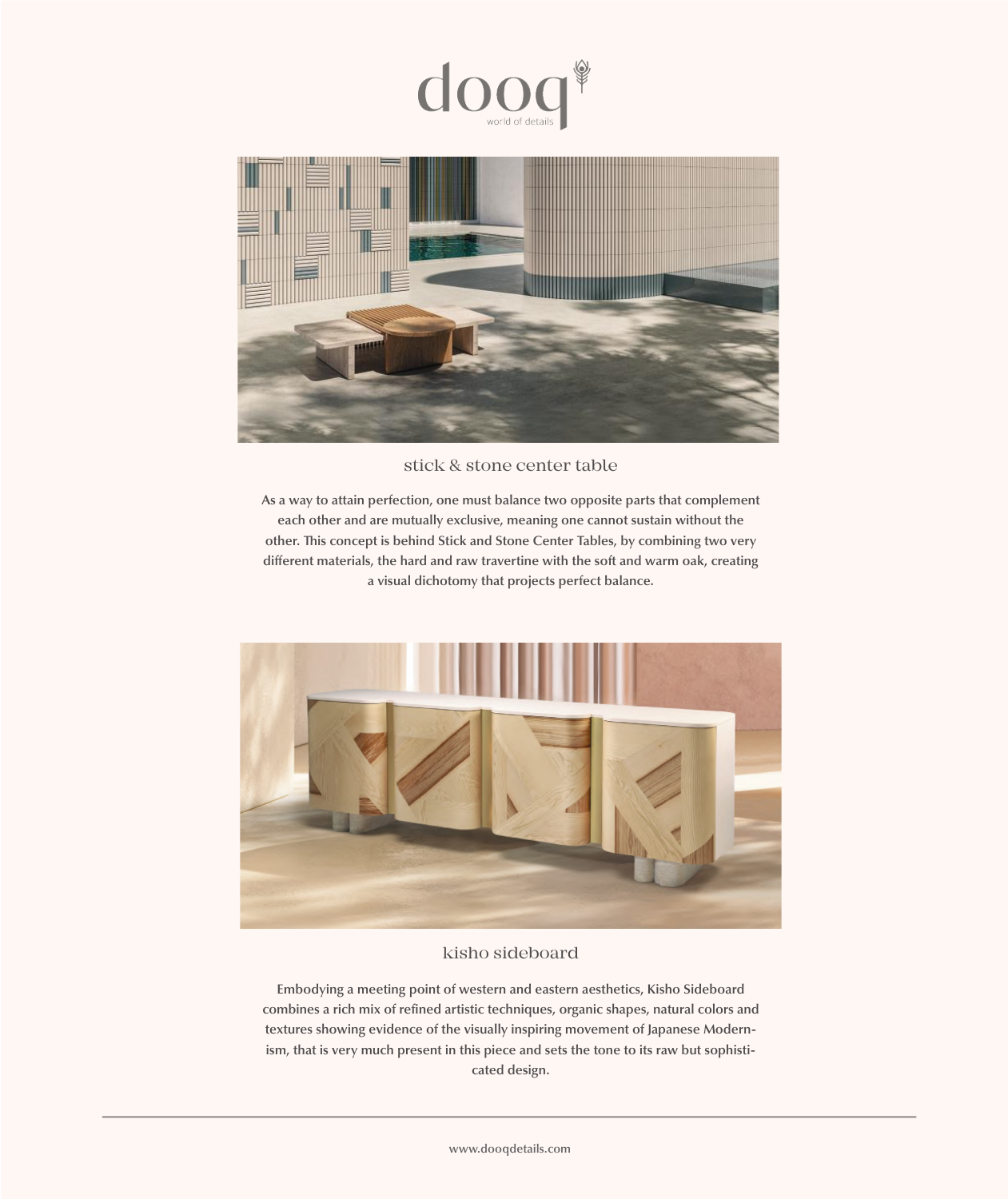



## Souk mirrors

Created by the perfect combination of color, energy and shape, Souk mirrors reflect the influences of overwhelming and visually fascinating Souk markets in northern Africa with its vibrant fringes and earthy colors resembling typical macramé techniques.



### braque

 Braque Side Table shows a torn and fragmented form, exposing the inner core of its base, which can be seen from a whole new perspective. This rebel approach took inspiration from Cubism and its influence in the representation of reality, leading to a deconstruction of shapes and revealing simultaneous view points at the same time.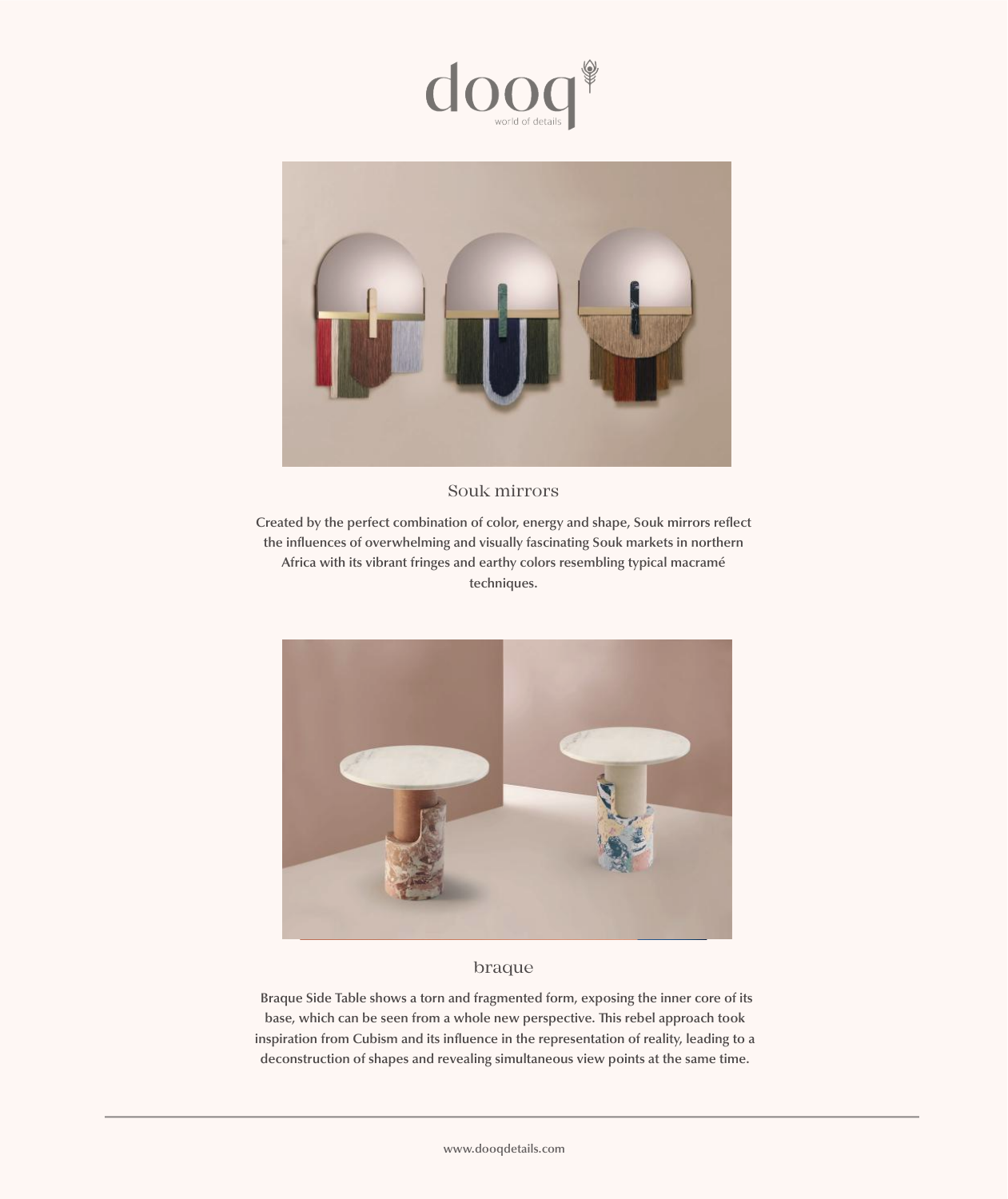







## Malibu Pouf and Sofa

Like a warm embrace, Malibu settee welcomes you to stay within and relax. An elevated homage to the golden age of mid-century design and organic architecture, it radiates through its unusual proportions and strong curves with softness and fine detailing resulting in a must-have piece.



Single Man Sofa

Setting its origin in sunny California's mid-century influence, Single Man's collection takes you back to a time when elegance was obtained through the use of simplicity, comfort and fine materials. Using essential geometric and organic shapes, this collection creates a strong emotional connection with the user.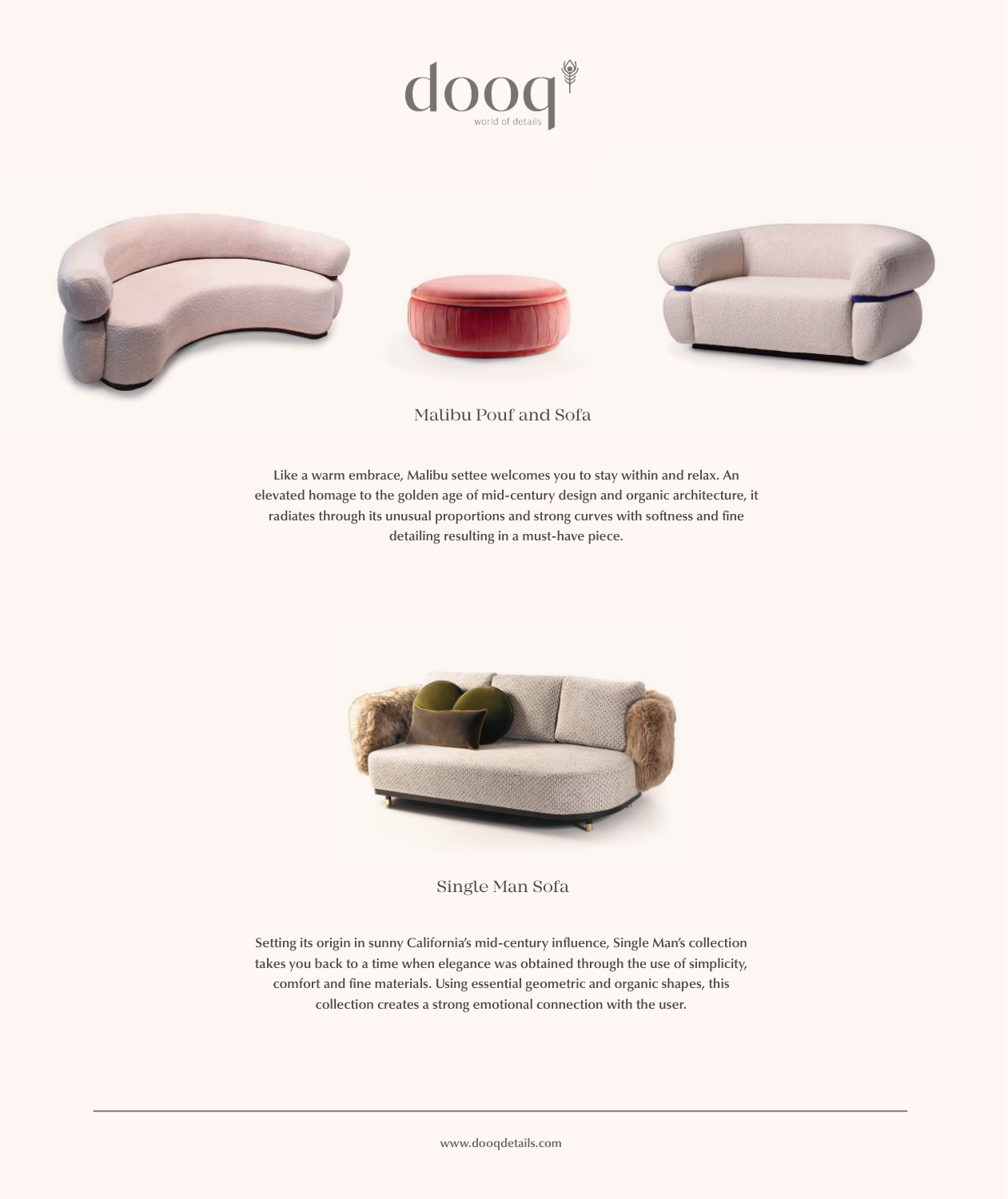



### Berlin Sideboard

Like its name suggests, Berlin sideboard is inspired by Bauhaus, a wave of thought that is impossible to overlook when passing through the streets of Berlin. In a more down to earth piece, clean lines and a certain absence of excessive ornamentation result in a harmony between design and function.



Alma Chairs

In a piece that combines classic and modern aesthetics we can find a certain harmonic gracefulness paired with an intimate voluptuousness that can embrace you and surprisingly break the frontiers of sophistication and elegance.